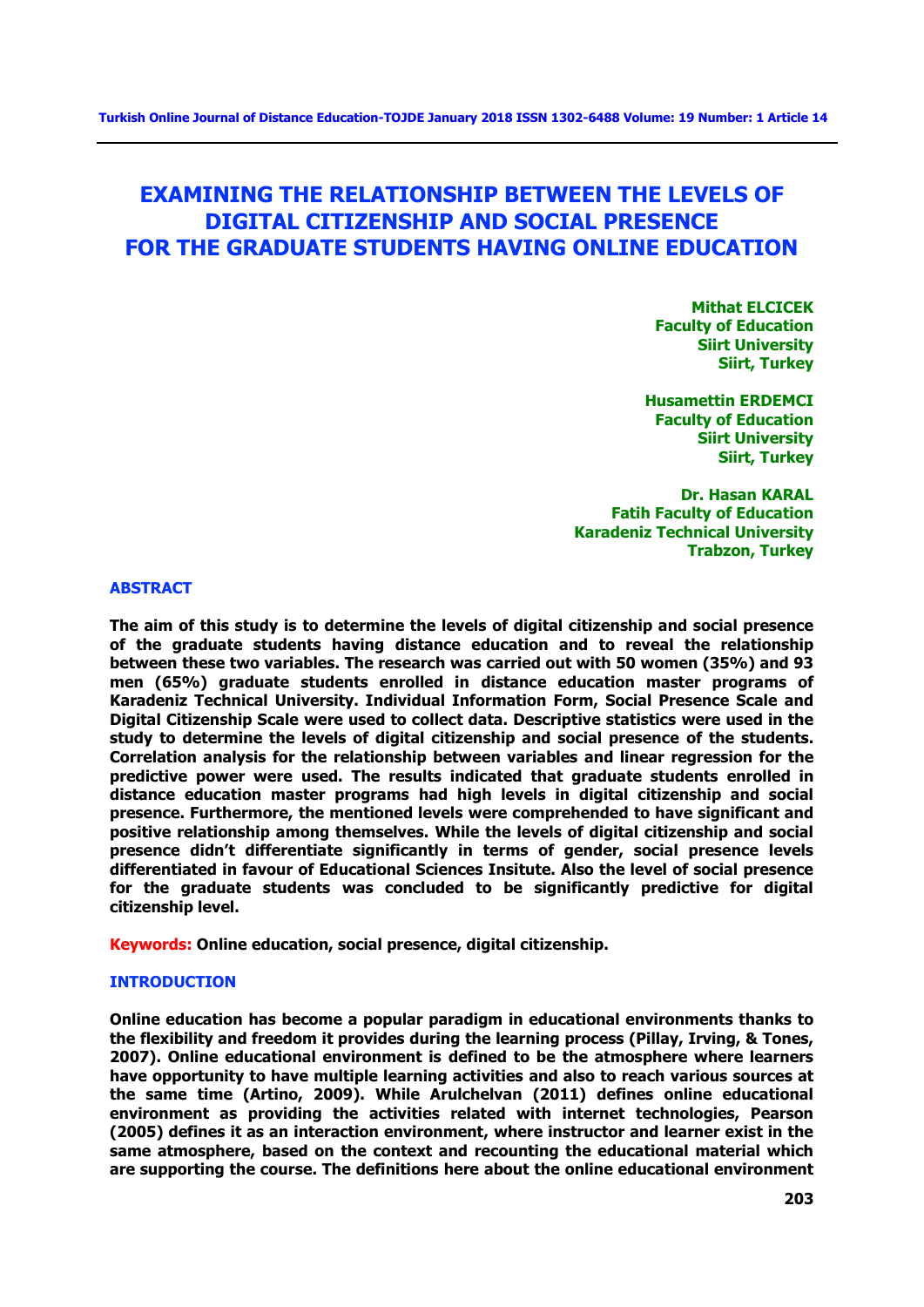**reveal that interaction in the online educational environment be a major factor. In this context, the researches on how the learners perceive themselves in online educational environments generates the concept of "social presence". Gunawardena (1995) defines the social presence concept as individual's perception of himself/herself as a real person in the online environments whereas Garrison, Anderson and Archer (2000) define it as "the person's perceiving himself/herself emotionally and socially a real individual". According to the definition of Tu (2000); social presence is the individual difference of learners during their interactions in the online educational environments. While Picciano (2002) determines that social presence is the individuals' "feeling themselves as part of the course" in the online educational environments; Biocca, Harms and Burgoon (2003) define it as individual's perceiving himself/herself with the others together in e-learning environments.**

**In studies, the perception of social presence in online educational environments was explored to be effective on the variables such as academic success, satisfaction and performance. Rodriguez (2015) expresses that there is a strong relationship between social presence, academic success and student's satistaction, in his/her study. Similarly; in their study Zhan and Mei (2013) clarify that social presence affects the students' success. Hostetter and Busch (2013), by aiming to reveal the relationship between learning outputs and social presence in their study, display that a significant relation exists between the mentioned variables. Additionally Bulu (2012) finds out that there is a positive relationship between social presence and satisfaction, by studying on students' satisfaction. While the studies by Strong et al. (2012), Nyachael (2011) and Cobb (2011) reveal that social presence is effective on students' satisfaction level, the study by Lomicka and Lord (2007) shows that social presence have an effect on students' performance level. The research mentioned are considered to be important in presenting the social presence perception in online educational environments. Kim and Cho (2011) state that there is a strong relationship between social presence, media integration and quality of education in their study. Additionally Tu and Mc Isaac (2002) determine that the level of social presence is closely related with interaction. Also Borup, West and Graham (2012) declare that the videos used are effective on social presence perception of learners and instructors.**

**It is possible to access various implementations which promote the perception of social presence within the online environments by arising popularity. Implementations such as forums, wikis, blogs, videos and social networks improve the perception of social presence (Watkins, 2005). Therefore; it is a leading duty for the people who benefit from the implementations within online environments to obey the ethical rules and to behave according to universal values (Ribble, Bailey, & Ross, 2004). The majority of the people benefiting from online environments including the framework of ethical principles and norms are formed by the individuals who are called as "digital generation" (Cubukcu & Bayzan, 2013). Hence; the concept of digital citizenship has been on the agenda since the digital technologies are benefited accessing cyber communities. It is observed that citizenship concept today is changing continuously due to the improvement of internet technologies, by information society. Individuals can interact with the other citizens from various geographies. Therefore; it is obvious that the borders between countries are actually disappeared in the context of information and communication. The fact that digital devices are used in many different countries around the world indicates that individuals are world citizens with equal rights and responsibilities in social, public and politic activities (Vizenor, 2014). Particularly the effect of internet on individuals has had a key role in conveying the term "citizenship" to digital environments. Then the ability of individuals to join the society online is admitted to be the digital citizenship indicator (Mossberger, Tolbert, & McNeal, 2007). Ribble (2012) defines the concept of digital citizenship as individuals' being aware of various damages within online environment also forming their reactions due to the ethical and global principles. Additionally the same concept is defined by Ohler (2012) as the recommendations for individuals to use online technologies and digital platforms correctly and consciously. Like the other definitions by**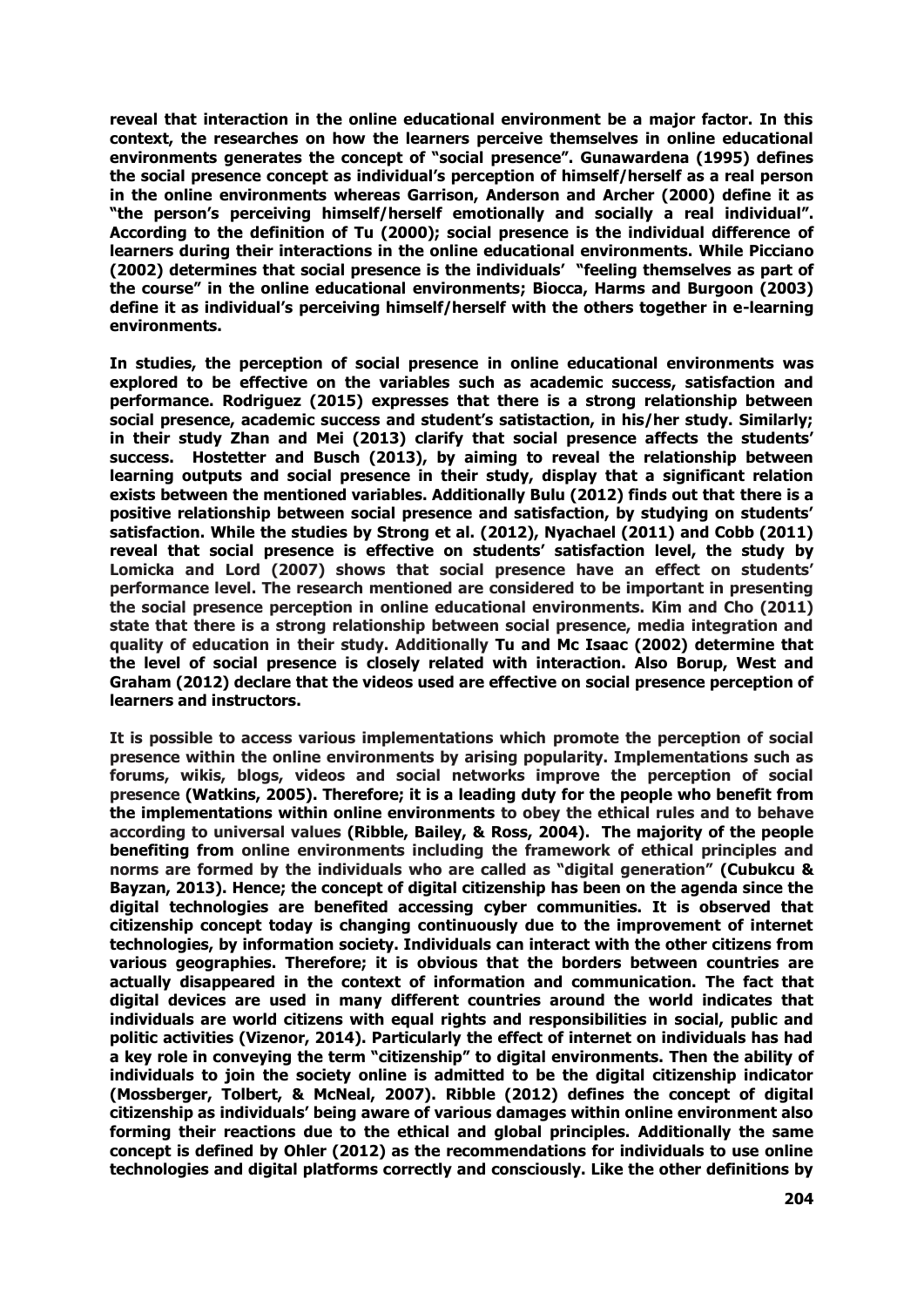**various authors; while Oxley (2010) defines digital citizenship as behavioral practices which ensure the using of information and communication technologies in online environments according to legal and ethical principles in safe, the same concept is defined by Goode (2010) as forming the fundamental technologic talents being necessary for individuals within digital platforms due to ethical principles. By examining the various definitions in the literature; digital citizenship -as the most common definition- is to be defined as individuals' awareness of various damages within online environment based on equal rights and responsibilities due to the ethical principles. According to Richards (2010); the individuals who use information and communication technologies correctly besides respect the ethical principles and human rights within online environments also react responsibly; are called as digital citizens.**

**Digital citizens contribute to the digital environment worldwide thanks to the advantages provided by information and communication technologies. They can effectively shape digital environment by using citizens' information and communication technologies skills they have through ethical principles, legal, safe, responsible and appropriate way (Greenhow, Robelia, & Hughes, 2009). Through their sophisticated attitudes both for personal and social evolution within cyberspace, digital citizens have an important role in forming the communities and safer environments (Bennett, 2008). Digital citizenship levels of individuals within online environments such as forums, wikis, blogs, videos, online education environments, cyber schools and social networks are suggested to be effective on social presence perception. There is not sufficient amount of studies found in the literature aiming directly to examine the relationship between the levels of digital citizenship and social presence. Therefore; the study is held for the need of examining the relationship between the levels of digital citizenship and social presence for the students besides contributing the literature.**

## **Aim of the Study**

**It is aimed to determine the levels of digital citizenship and social presence for the graduate students having online education besides to reveal the relationship between the mentioned levels, in the study. Hence; the answers are seeking for the questions shown below:** 

- **What is the level of digital citizenship and social presence perception for the graduate students having online education? Does it differentiate in terms of gender, age and institutes enrolled?**
- **Is there a statistically significant relationship between the levels of digital citizenship and social presence for the graduate students having online education?**
- **Does the level of social presence for the graduate students having online education perceive their digital citizenship level?**

### **METHOD**

### **Research Model**

**Relational survey model, as a quantitative research method, is used in the study aiming to determine the levels of digital citizenship and social presence for the graduate students having online education and to reveal their relationship between the mentioned levels, in the study. As research model intends to reflect the situation as its existing form (Karasar, 2012; Ekiz, 2009; Kothari, 2004) it is suggested to be appropriate for the aim of the target.** 

### **Study Group**

**Being easily accessible and suitable for the study, study group is determined by appropriate sampling method. Appropriate sampling is defined to be the method implemented on participants being voluntary, easily accesible and located nearby (Erkuş, 2011). The research is conducted to 143 graduate students, 50 women (35%) and 93**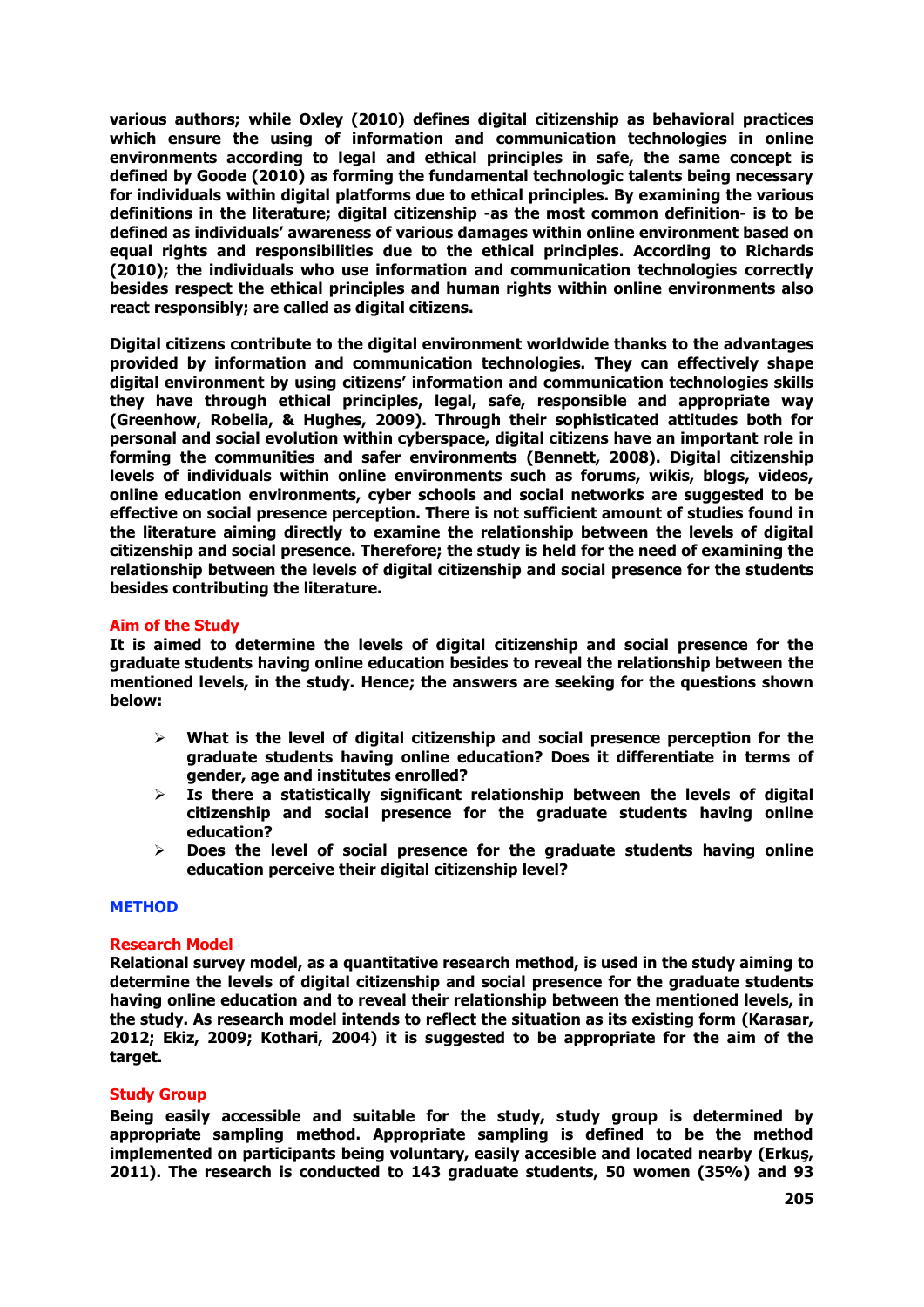**men (65%), enrolled in distance education master programs of Karadeniz Technical University, for the Spring term of 2015-2016 academic year. The distribution of students is illustrated below in Table 1 in terms of gender and institutes enrolled.**

| <b>Institutes</b>       |       | Number (N) |       | Percent (%) |      |       |  |
|-------------------------|-------|------------|-------|-------------|------|-------|--|
|                         | Women | Men        | Total | Women       | Men  | Total |  |
| <b>Educational</b>      | 17    | 38         | 55    | 11,8        | 26,7 | 38,5  |  |
| <b>Natural Sciences</b> | 12    | 15         | 27    | 8,5         | 10,4 | 18,9  |  |
| <b>Social Sciences</b>  | 21    | 40         | 61    | 14,7        | 27,9 | 42,6  |  |
| Total                   | 50    | 93         | 143   | 35          | 65   | 100   |  |

**Table 1. The distribution of students due to gender and institutes enrolled**

# **Data Collecting Tool**

**Research data including demographic factors is collected by using Individual Information Forms based on a 5 points Likert type "Social Presence Scale" with 17 items developed by Cakmak, Cebi and Kan (2014), and a 5 points Likert type "Digital Citizenship Scale" with 33 items developed by İşman and Gungören (2014). Cronbach Alpha value of social presence scale including 3 sub-dimension as transaction, belonging and affective expression is 0.84. Additionally; Cronbach Alpha value of digital citizenship scale including 9 sub-dimension such as digital freedom, digital law, digital rights and responsibilities, digital communication, digital security, digital accession, digital proprieties (do's and don'ts) and digital health is calculated as 0.85. In this study; while the Cronbach Alpha value of social presence scale is 0.81, it is evaluated as 0.79 for digital citizenship; indicating the scales as reliable tools.** 

# **Data Collection Process**

**At the data collection process, first of all; the permissions required are acquired for the scales to use, from the people who developed them. Besides; the permission to carry out the study is acquired by the board of Distance Education Application and Research Center in Karadeniz Technical University dated May 2nd, 2016. Data collection tools are stored as online accession forms on official web site of Distance Education Application and Research Center, Karadeniz Technical University for 4 weeks to fulfill for participants. At the beginning of data collection period; the importance of sincerity is mentioned and the data is collected on the principle of voluntariness.**

# **Analysis of the Data**

**The data obtained are analyzed via SPSS 22.0 data analysis program. Descriptive statistics to determine the levels of social presence and digital citizenship, correlation analysis to reveal the the relationship between the variables and simple linear regression analysis to predict are used for data analysis. Independent samples t-test and ANOVA analysis are held to find out whether social presence and digital citizenship levels differentiate or not in terms of such variables as gender, age and institute. The options for 5 points Likert type are arranged as follows: "strongly agree", "agree", "neutral", "disagree", "strongly disagree". While positive suggestions are scored as 5–4–3–2–1, the negative ones are scored as the reverse; 1–2–3–4–5. The ranges of the scale to analyze and comprehend the data are stated as the following: "4.20-5.00 as very high level", "3.40-4.19 as high level", "2.60-3.39 as medium level", "1.80-2.59 as low level" and "1.00-1.79 as very low level".**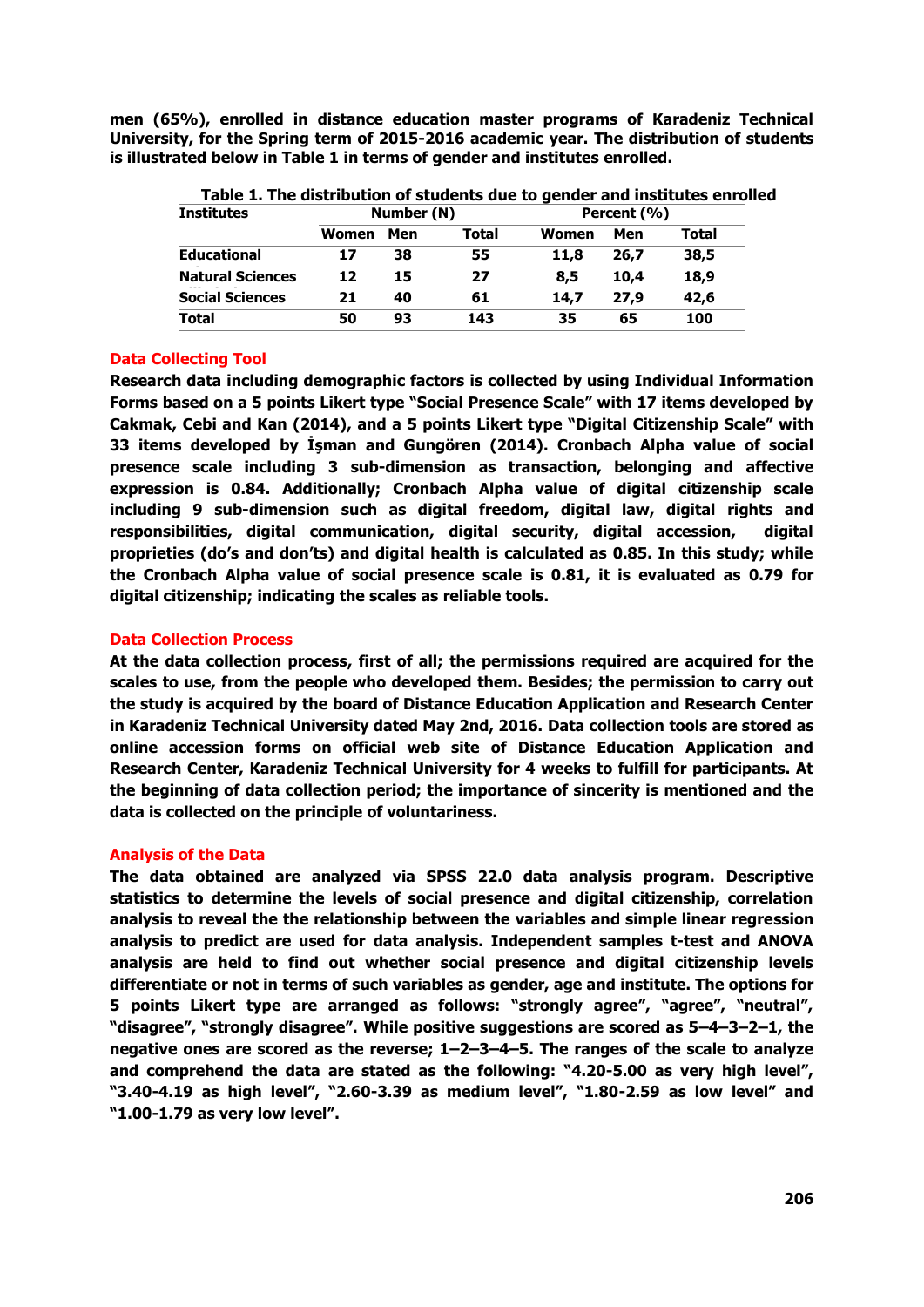### **FINDINGS**

**The findings relating the levels of social presence and digital citizenship for the graduate students having online education are shown below in Table 2:** 

**Table 2. Arithmetic average and standard deviation values belonged to the points from social presence and digital citizenship scales**

| social presence and digital citizenship scales |     |      |      |  |  |  |  |
|------------------------------------------------|-----|------|------|--|--|--|--|
| <b>Scale</b>                                   |     | x    |      |  |  |  |  |
| <b>Social Presence</b>                         | 143 | 3,78 | 0.71 |  |  |  |  |
| <b>Digital Citizenship</b>                     | 143 | 3,83 | 0.72 |  |  |  |  |

**As it is seen in Table 2; the aritmetic averages of the points from scales for social presence and digital citizenship are calculated as 3.78 and 3.83. Hence; the levels of both social presence and digital citizenship for the graduate students having online education are evaluated to be "high level". Independent sample t-test is implemented to find out whether social presence and digital citizenship levels of participants differentiate or not in terms of gender. The results acquired are shown in Table 3, below:**

**Table 3. Independent sample t-test results of participants' social presence and digital citizenship levels, in tems of gender**

|                            | CRECHSHIP ICTCIS, III tCHIS OF GCHQCH |    |                |      |    |               |  |  |
|----------------------------|---------------------------------------|----|----------------|------|----|---------------|--|--|
| <b>Scales</b>              | Gender N                              |    | $\overline{x}$ |      | Sd |               |  |  |
| <b>Social Presence</b>     | Female 50 3,81                        |    |                | ,765 |    | 141 0,44 ,176 |  |  |
|                            | Male                                  | 93 | 3.84           | ,706 |    |               |  |  |
| <b>Digital Citizenship</b> | <b>Female</b>                         |    | 50 3,54        | ,737 |    | 141 2,99 ,547 |  |  |
|                            | Male                                  | 93 | 3,90           | ,667 |    |               |  |  |

**According to Table 3; it is concluded that there is not a significant differentiation (P>0,05) for the points acquired in terms of gender. ANOVA test (one way variance analysis) is held to determine the differences of social presence and digital citizenship levels of graduate students having online education in terms of age variable. The results acquired are illustrated below in Table 4:**

| Table 4. ANOVA results of social presence and digital citizenship levels for participants in |  |  |  |  |  |  |
|----------------------------------------------------------------------------------------------|--|--|--|--|--|--|
| terme of age                                                                                 |  |  |  |  |  |  |

|                                      |                                 |                          | פו וווא טו מקכ                                 |                          |                                           |                           |
|--------------------------------------|---------------------------------|--------------------------|------------------------------------------------|--------------------------|-------------------------------------------|---------------------------|
| <b>Scales</b>                        | Sources of<br><b>Variance</b>   | Sum of<br><b>Squares</b> | <b>Degrees</b><br>οf<br><b>Freedom</b><br>(df) | Quadratic<br><b>Mean</b> | <b>Variance</b><br><b>Analysis</b><br>(F) | <b>Probability</b><br>(P) |
|                                      | <b>Between</b><br><b>Groups</b> | 3,50                     | 3                                              | 1,16                     |                                           |                           |
| <b>Social</b><br><b>Presence</b>     | <b>Within</b><br><b>Groups</b>  | 71,13                    | 139                                            | 0,51                     | 2,28                                      | ,082                      |
|                                      | Total                           | 74,63                    | 142                                            |                          |                                           |                           |
|                                      | <b>Between</b><br><b>Groups</b> | 1,18                     | 3                                              | 0,39                     |                                           |                           |
| <b>Digital</b><br><b>Citizenship</b> | Within<br><b>Groups</b>         | 70,73                    | 139                                            | 0,50                     | 0,77                                      | ,510                      |
|                                      | <b>Total</b>                    | 71,91                    | 142                                            |                          |                                           |                           |

**It is seen from the table above that the levels of social presence and digital citizenship for the graduate students having online education do not differentiate in terms of age variable (p>0.05). One way variance analysis (ANOVA test) is held to find out whether social presence and digital citizenship levels of participants differentiate or not in tems of institute enrolled. Their results are shown in Table 5 below:**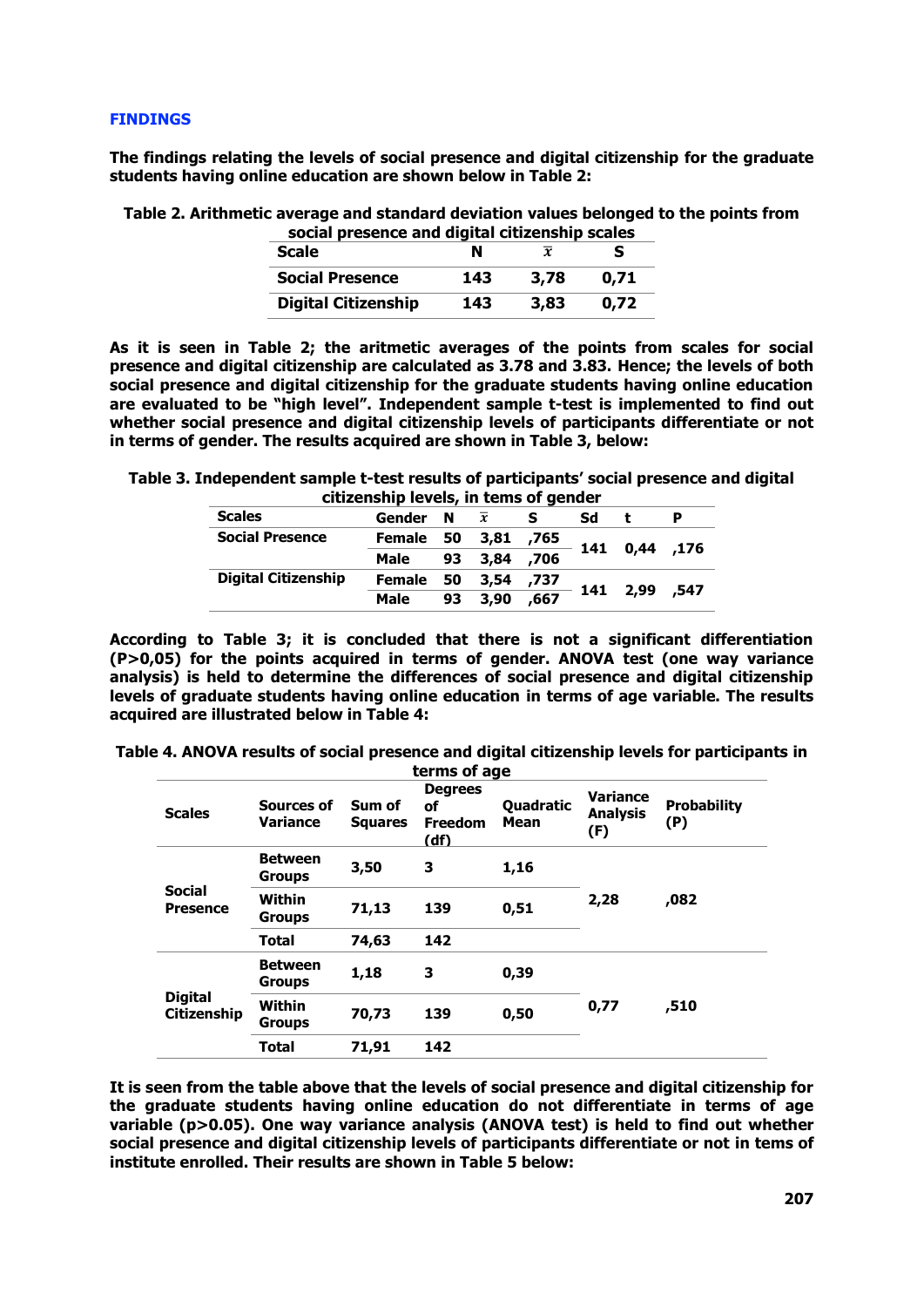|                               |                                 |                          | <u>terms of instate emolied</u>                |                   |                                           |                           |
|-------------------------------|---------------------------------|--------------------------|------------------------------------------------|-------------------|-------------------------------------------|---------------------------|
| <b>Scales</b>                 | Sources of<br><b>Variance</b>   | Sum of<br><b>Squares</b> | <b>Degrees</b><br>οf<br><b>Freedom</b><br>(df) | Quadratic<br>Mean | <b>Variance</b><br><b>Analysis</b><br>(F) | <b>Probability</b><br>(P) |
| <b>Social Presence</b>        | <b>Between</b><br><b>Groups</b> | 3,82                     | $\mathbf{2}$                                   | 1,91              |                                           |                           |
|                               | Within<br><b>Groups</b>         | 70,81                    | 140                                            | 0,50              | 3,77                                      | ,025                      |
|                               | Total                           | 74,61                    | 142                                            |                   |                                           |                           |
| <b>Digital</b><br>Citizenship | <b>Between</b><br><b>Groups</b> | 0,58                     | $\mathbf{2}$                                   | 0,29              |                                           |                           |
|                               | Within<br><b>Groups</b>         | 71,33                    | 140                                            | 0,51              | 0,57                                      | ,567                      |
|                               | Total                           | 71,91                    | 142                                            |                   |                                           |                           |

**Table 5. ANOVA results of social presence and digital citizenship levels for participants, in terms of instute enrolled**

**It is indicated in Table 5 that digital citizenship level for the graduate students having online education does not differentiate in terms of institute variable (p>0.05), however; social presence level differentiates related with the variable of instute enrolled.** 

**Herein; Tukey HSD test is implemented to find out the institute causing differentiation for social presence level. The results acquired via Tukey HSD test are illustrated below in Table 6:**

|    | Table 6. Tukey HSD results due to institute variable<br>Subset for Alpha $= 0.05$ |      |  |
|----|-----------------------------------------------------------------------------------|------|--|
|    |                                                                                   |      |  |
| 27 | 3,66                                                                              |      |  |
| 61 | 3,73                                                                              |      |  |
| 55 |                                                                                   | 4,04 |  |
|    | 900,                                                                              | .015 |  |
|    | N                                                                                 |      |  |

**Table 6. Tukey HSD results due to institute variable**

**According to Table 6; Institute of Educational Sciences is determined to be the foundation causing the differantiation for social presence level of the participants (p<0.05).**

**Simple correlation analysis is held to determine the relationship between the levels of digital citizenship and social presence of the graduate students having online education. The findings are as follows in the table:**

**Table 7. Correlation analysis results between the levels of digital citizenship and social presence of participants**

| <b>Scales</b>              |   | <b>Digital Citizenship</b> | <b>Social Presence</b> |
|----------------------------|---|----------------------------|------------------------|
|                            | R |                            | 768,                   |
| <b>Digital Citizenship</b> | P |                            | ,025                   |
|                            | N | 143                        | 143                    |
|                            | R | ,768                       |                        |
| <b>Social Presence</b>     | P | ,025                       |                        |
|                            | N | 143                        | 143                    |

**It is seen in Table 7 that a high level, positive and significant relation exists between total points of the levels for digital citizenship and social presence (r= 0.768, p<0.05).**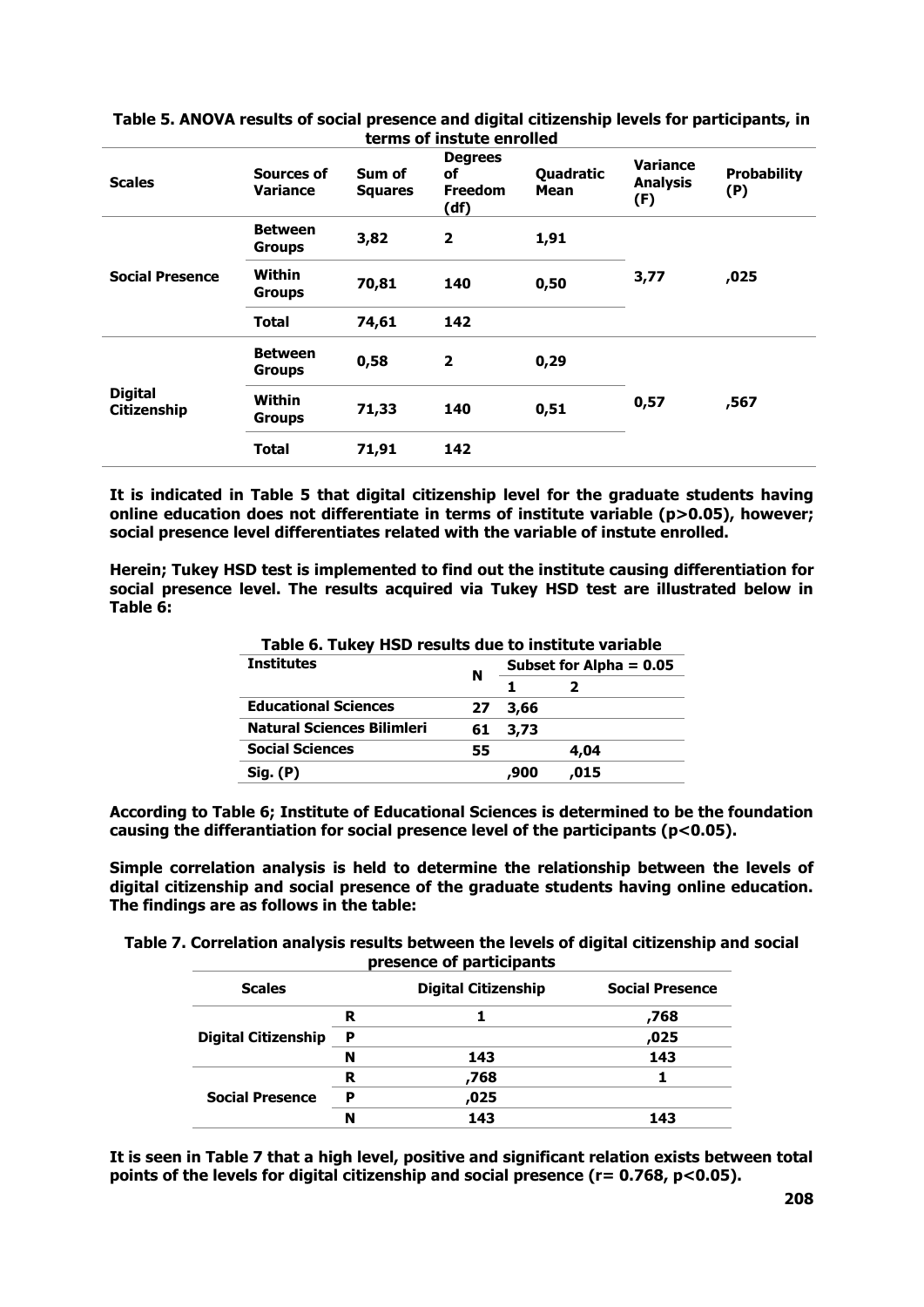**Regression analysis is held to find out the perceiving power of graduate students' social presence level for their digital citizenship level, the findings are shown below in Table 8:**

**Table 8. The results of regression analysis held relating with perceiving power of social presence level towards digital citizenship**

| <b>Variable Perceived</b>                       | Perceiving Variable St. Deviation $R$ $R^2$ Intercept t |      |           |      |            |  |
|-------------------------------------------------|---------------------------------------------------------|------|-----------|------|------------|--|
| Digital Citizenship Level Social Presence Level |                                                         | 2.03 | 589, 768. | .572 | 29,89 ,025 |  |

**According to the table above; social presence level of graduate students having online education is evaluated to be a significant perceiving variable for digital citizenship level (R=0.768, R<sup>2</sup>=0.589, p<0.05). Herein; 58% of total variance relating digital citizenship level is explained by social presence level.**

### **DISCUSSION AND RESULTS**

**It is aimed to determine the levels of digital citizenship and social presence of the graduate students having distance education and to reveal the relationship between these two variables. The relation between the levels of social presence and digital citizenship for graduate students having online education is evaluated and these results have been reached;**

- **Digital citizenship level of the participants is 3.78 which is determined to be "high level". This result shows that, the graduate students having distance education use online learning envoirment ethically, correctly and consciously. This result is cosnistent with the data obtained from the study by Sakalli and Ciftci (2016) that they carried out with prospective teachers.**
- **Digital citizenship level of the participants is determined to not to be differentiated statistically; due to institute, age and gender. The result that digital citizenship level did not differ in terms of gender was consistent with the results obtained from the studies by Sakalli and Ciftci (2016), Bardakci, Akyuz, Samsa-Yetik and Keser (2014) and İşman and Gungören (2013).**
- **Social presence level of the participants is 3.83 which is determined to be "high level". This reult shows that, participiants perceive thmeselves emotionally and socially real individuals in the online learning envoirment. Kilic, Cakiroglu and Horzum (2016), Burks (2016), Kozan (2016) and Morueta, Lopez, Gomez and Harris(2016) also found that social presence level of participants in online environments was high.**
- **Social presence level of the participants is determined to not to be differentiated statistically; due to age and gender, however; social presence level differentiates significantly related with the variable of Educational Sciences Instute enrolled.**
- **Owing to R=0,768 value; a positive and significant relation exists between the levels for digital citizenship and social presence. This result shows a positive strong relationship between digital citizenship and social presence. In other words, the higher the digital citizenship level of students the higher their perception level of social presence.**
- **Due to the regression analysis held to find out the perceiving power of graduate students' social presence level for their digital citizenship level, R<sup>2</sup> is calculated as 0.589 which is meaning that social presence affects digital citizenship level about the amount of 58%.**

**According to the data analyzed in the study; the levels of social presence and digital citizenship of graduate students having online education are determined to be "high level". Therefore; online education environments are suggested to have contribution to both social presence and digital citizenship levels. Here; the factor of "being in graduate**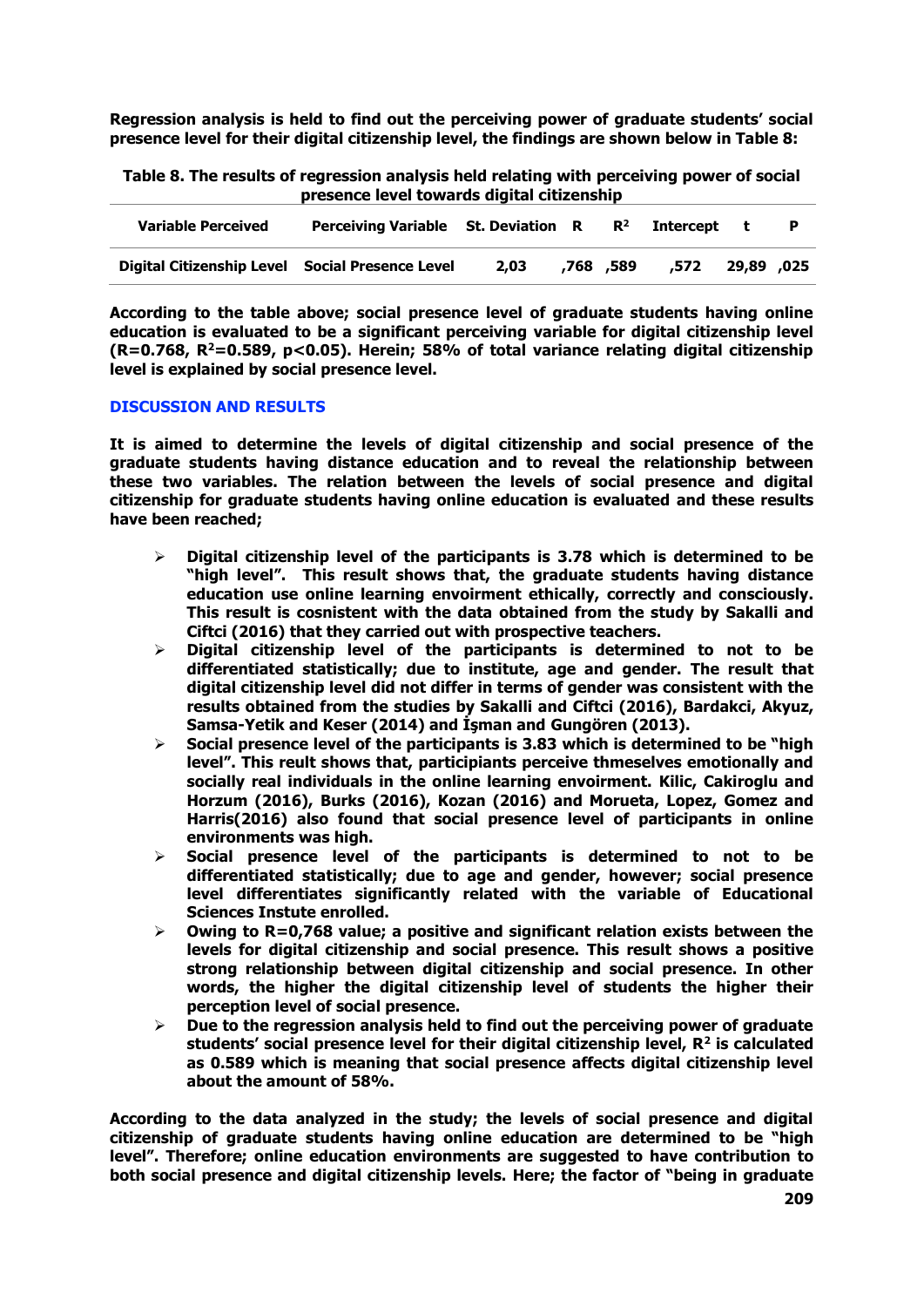**level" is supposed to be effective on the participants' high levels for social presence and digital citizenship. Besides, according to Kim and Cho (2008) and Kim, Kwon and Cho (2011) social presence is a significant relation between media integration and education's qualification. Hence; media integration, qualified education and interaction are determined as the factors affecting social presence. It is very important to find out the social presence level of students having online education. By the study prepared with this context; while social presence levels of the students are determined to not to be differentiated in terms of gender and age statistically, but it differentiates in terms of institute enrolled. Thus; it is approved that online education environments have similar effects on social presence perception levels of all age and gender groups, yet it differantiates for virtual classroom groups. The differentiation for Educational Sciences Institute is suggested to be the result of the education the academics and students had for teaching profession. Collopy and Arnold (2009) and Polly (2014) conclude that the views of candidate teachers are in favour of online education environments as being beneficial for interaction and practicability. Besides; Bailey (2005) decides that the social presence levels of candidate teachers are highl which is supporting the differentiation for educational sciences.**

**Digital citizenship is defined as individuals' being aware of various dangers within online environment, and using online technologies and digital platforms correctly and consciously in accordance with the ethical and global principles (Ribble, 2012; Ohler, 2012). To form the secured communities and safer environments by being wise and leader, it is important to determine the level of digital citizenship of the students both for personal and social evolution within cyberspace (Board, 2012). It is determined within the study that the digital citizenship levels of students statistically do not differentiate n terms of the variables of institute enrolled, age and gender Thus; it is concluded that online technologies and digital platforms are benefited correctly and consciously by the gradute students participated in the study, who are over a certain age range.**

**A high level, positive and significant relation is found between the levels of digital citizenship and social presence for graduate students having online education within the study. That is concluded to be related with their appropriate behaviours due to the definitions by Oxley (2010); "using information and communication technologies in online environments according to legal and ethical principles in safe", additionally by Garrison, Anderson and Archer (2000) assuming themselves as real individuals emotionally and socially. Besides; the social presence level of graduate students having online education is evaluated to be a significant perceiving variable for digital citizenship level. Perceiving oneself together with the others is strongly probable for the individuals who are considering their rights and responsibilities about technology using within online environments. Arising the efficiency in distance learning facilities is suggested to be very important. The limitations within the study can be arranged as; "insufficient amount of studies in the literature aiming directly to examine the relationship between the levels of digital citizenship and social presence", "having no comparision of the acquired results with any other studies" besides "running the study via limited amount of solely graduate students participated in the study". Therefore; further studies to be held can benefit from larger societies having education in various levels.**

**In this study, the relationship between digital citizenship level and social presence is examined. It has been concluded that there is a strong relationship between digital citizenship and social presence. Considering that social presence level is an important factor in the increasing online learning environments today, the environment to be created needs to include the elements that increase the level of social presence. The impact of digital citizenship perception on the level of social presence, defined as students' awareness of their responsibilities and their ethical use in online settings, is revealed by this research. Today, when information and communication technologies are becoming the most important sources of information, it is important to educate individuals on the effective and efficient use of these environments. In this context, it is thought that giving lessons about the importance of digital citizenship to students in lessons such as media literacy will contribute to more effective and efficient use of online learning environments in individuals' future life.**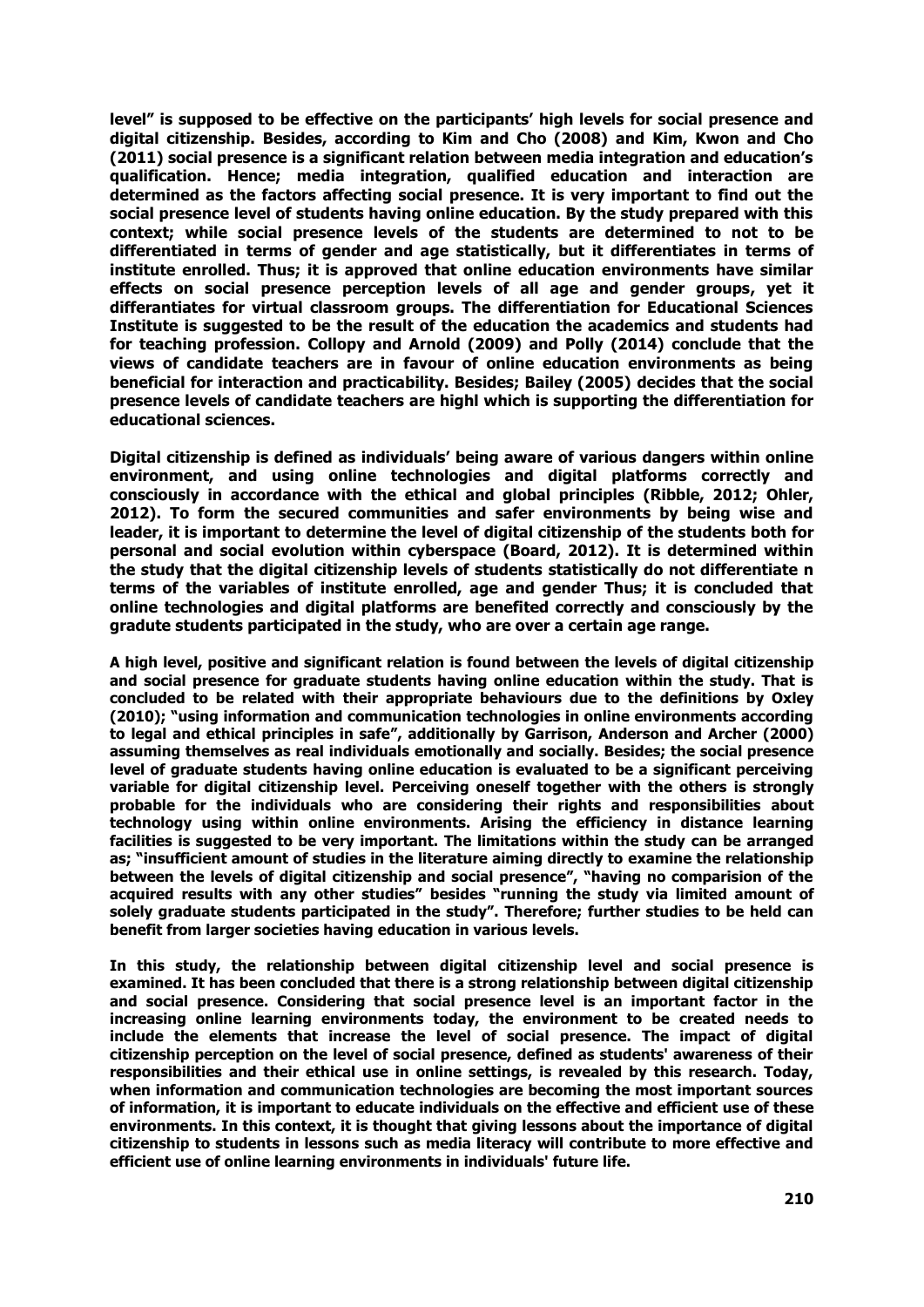### **BIODATA and CONTACT ADDRESSES of AUTHOR(S)**



**Mithat ELCICEK was born in Siirt, Turkey. He received the B.Sc. Çukurova University and M.Sc. degrees in Computer and Instructional Technologies from Fırat University in 2008 and 2015, respectively. He is PhD student at institute of education sciences at KTU now. Currently, he is also a lecturer in the Department of Computer and Instructional Technologies at at Siirt University. His major research interests are in mobile learning, distance education, instructional technologies, and educational computer games in education.**

**Lecturer Mithat ELCICEK Computer and Instructional Technologies Department Siirt University, Siirt, TURKEY E-mail: mithatelcicek@gmail.com**



**Husamettin ERDEMCI was born in Siirt, Turkey. He received the B.Sc. Selçuk University and M.Sc. degrees in Computer and Instructional Technologies from Fırat University in 2007 and 2015, respectively. He is PhD student at institute of education sciences at KTU now. Currently, he is also a lecturer in the Department of Computer and Instructional Technologies at at Siirt University. His major research interests are in alternative measurement assessment, instructional technologies, and learning analytics.**

**Lecturer HUsamettin ERDEMCI Computer and Instructional Technologies Department Siirt University, Siirt, TURKEY E-mail: husamerdemci@gmail.com**



**Dr. Hasan KARAL was born in Trabzon, Turkey, in 1969. He graduated from Karadeniz Technical University, Faculty of Engineering, Department of Electrical and Electronics Engineering in 1990. In 1993, he received his M.S and in 2000 he received his Ph.D. from Karadeniz Technical University, Graduate School of Natural & Applied Sciences, Department of Electrical and Electronics Engineering. He is manager Karadeniz Technical University Distance Education Center.** 

**Prof. Dr. Hasan KARAL Computer and Instructional Technologies Department Karadeniz Technical University Trabzon, TURKEY E-mail: hasankaral@ktu.edu.tr**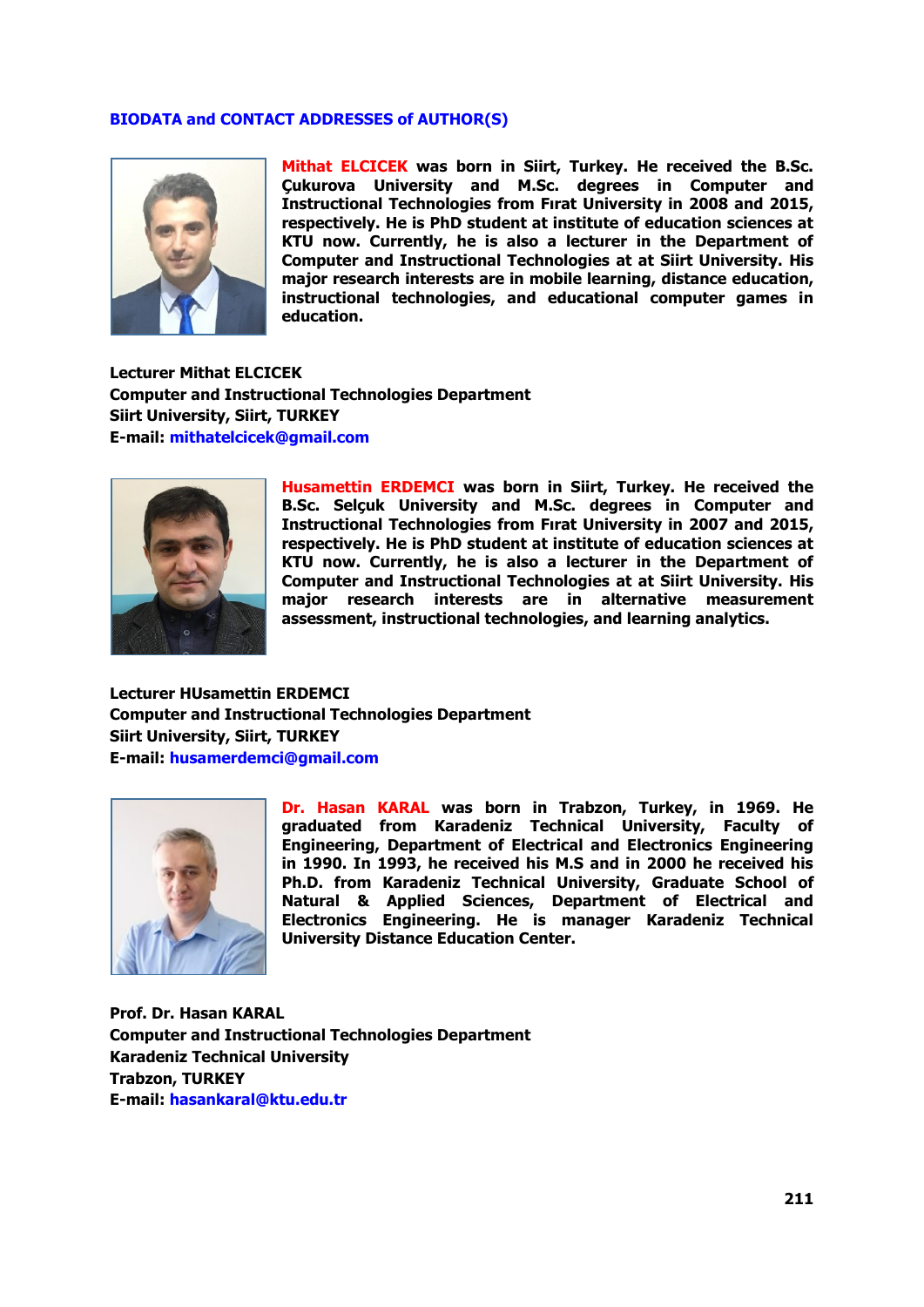### **REFERENCES**

- **Artino, A. R. (2009). Online learning: Are subjective perceptions of instructional context related to academic success? The Internet and Higher Education, 12(3), 117-125.**
- **Arulchelvan, S. (2011). Online ınteractive forums as a learning tool among the mediastudents-an analysis. Turkish Online Journal of Distance Education, 12(4).**
- **Bailey, R. (2005). Evaluating the relationship between physical education, sport and social inclusion. Educational review, 57(1), 71-90.**
- **Bardakci, S., Akyuz, H.I., Samsa-Yetik, S. ve Keser, H. (2014). A socio-cultural review of teacher candidates' upon digital citizenship Trends. 8th International Computer & Instructional Technologies Symposium (ICITS). Trakya University: Edirne.**
- **Bennett, W. L. (2008). Changing citizenship in the digital age. Civic life online: Learning how digital media can engage youth, 1, 1-24.**
- **Biocca, F., Harms, C., & Burgoon, J. (2003). Toward a more robust theory and measure of social presence: Review and suggested criteria. Presence: Teleoperators and Virtual Environments, 12(5), 456-480.**
- **Board, A. S. I. (2012). Social inclusion in Australia: How Australia is faring. Canberra: Department of Prime Minister and Cabinet.**
- **Borup, J., West, R. E., & Graham, C. R. (2012). Improving online social presence through asynchronous video. The Internet and Higher Education, 15(3), 195-203.**
- **Bulu, S. T. (2012). Place presence, social presence, co-presence, and satisfaction in virtual worlds. Computers & Education, 58(1), 154-161.**
- **Burks, D. (2016). Learner's perception of social presence in the online learning environment (Doctoral dissertation, Northcentral Unıversıty).**
- **Cobb, S. C. (2011). Social presence, satisfaction, and perceived learning of RN-to-BSN students in web-based nursing courses. Nursing Education Perspectives, 32(2), 115-119.**
- **Collopy, R. M., & Arnold, J. M. (2009). To blend or not to blend: Online and blended learning environments in undergraduate teacher education. Issues in Teacher Education, 18(2), 85.**
- **Cubukcu, A., & Bayzan, Ş. (2013). Perception of digital citizenship in turkey and methods of ıncreasing this perception by using the ınternet conscious, safe and effective, Middle Eastern & African Journal of Educational Research, 5, 148-174.**
- **Ekiz, D. (2009). Scientific research methods: Approach, methods and techniques. Ankara, Ani Publishing.**
- **Garrison, D. R., Anderson, T. & Archer, W. (2000). Critical inquiry in a text-based environment: Computer conferencing in higher education. The Internet and Higher Education, 2(2-3).**
- **Goode, L. (2010). Cultural citizenship online: the Internet and digital culture. Citizenship Studies, 14(5), 527-542.**
- **Greenhow, C., Robelia, B., & Hughes, J. E. (2009). Learning, teaching, and scholarship in a digital age Web 2.0 and classroom research: What path should we take now? Educational researcher, 38(4), 246-259.**
- **Gunawardena, C. N. (1995). Social presence theory and implications for interaction and collaborative learning in computer conferences. International Journal of Educational Telecommunications, 1(2), 147-166.**
- **Hostetter, C., & Busch, M. (2013). Community matters: Social presence and learning outcomes. Journal of the Scholarship of Teaching and Learning, 13(1), 77-86.**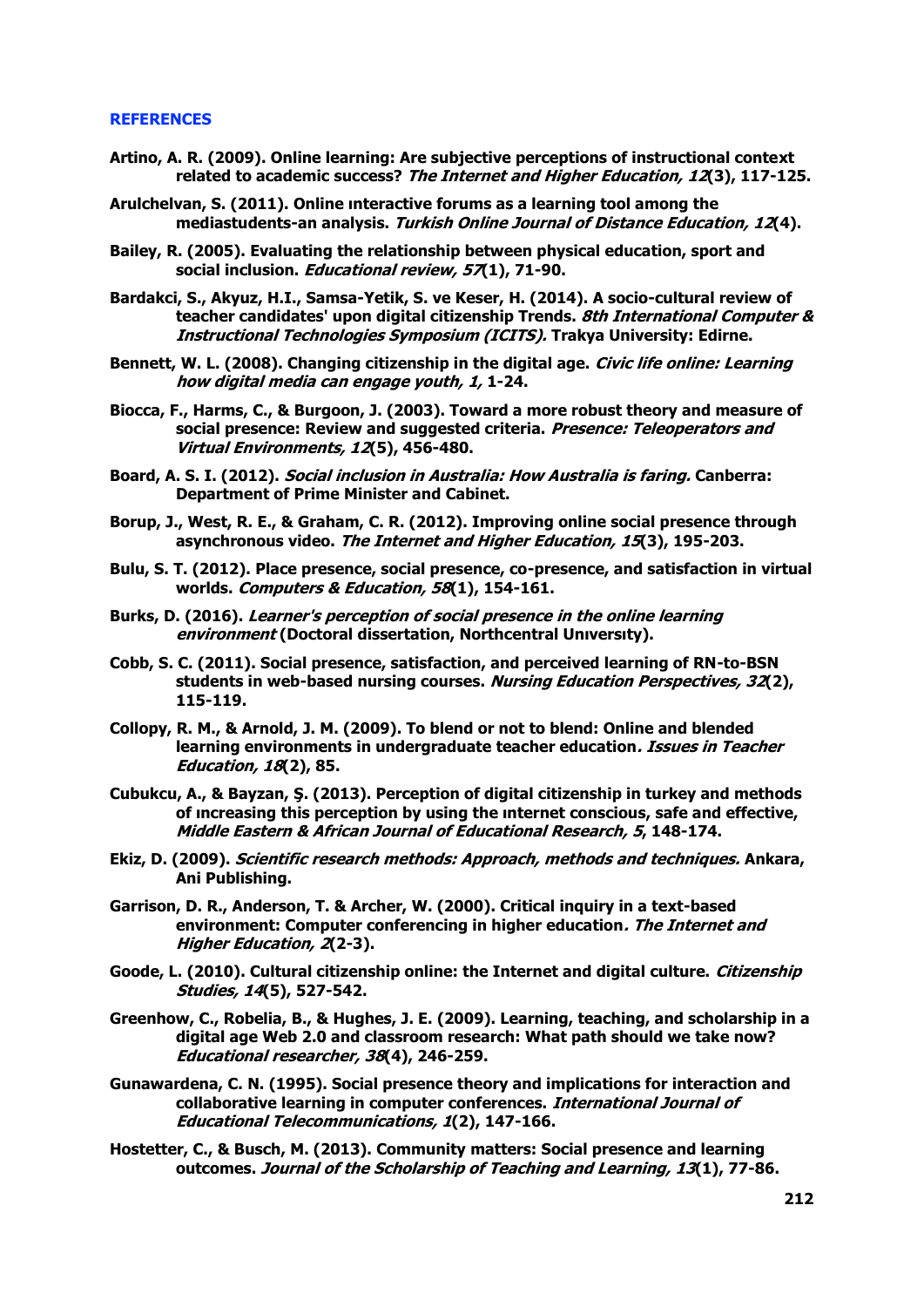- **Karasar, N. (2012). Scientific research method: concepts, principles, techniques. Nobel Publishing Distribution.**
- **Kilic, S., Cakiroglu, U., & Horzum, M. B. (2016). Investigating teaching, social and cognitive presence of students in synchronous online environments. Turkish Journal of Computer and Mathematics Education 7(2), 350-364.**
- **Kim, J., Kwon, Y., & Cho, D. (2011). Investigating factors that influence social presence and learning outcomes in distance higher education. Computers & Education, 57(2), 1512-1520.**
- **Kothari, C. R. (2004). Research methodology: Methods and techniques. New Age International.**
- **Kozan, K. (2016). A comparative structural equation modeling investigation of the relationships among teaching, cognitive and social presence. Online Learning, 20(3).**
- **Morueta, R. T., Lopez, P. M., Gomez, A. H., & Harris, V. W. (2016). Exploring social and cognitive presences in communities of inquiry to perform higher cognitive tasks. The Internet and Higher Education, 31, 122-131.**
- **Mossberger, K., Tolbert, C. J., & McNeal, R. S. (2007). Digital citizenship: The Internet, society, and participation. MIt Press.**
- **Nyachae, J. N. (2011). The Effect of Social Presence on Students' Perceived Learning and Satisfaction in Online Courses. ProQuest LLC. 789 East Eisenhower Parkway, PO Box 1346, Ann Arbor, MI 48106.**
- **Ohler, J. (2011). Digital citizenship means character education for the digital age. Kappa Delta Pi Record, 47(sup1), 25-27.**
- **Oxley, C. (2010). Digital citizenship: developing an ethical and responsible online culture. International Association of School Librarianship.**
- **Pearson, J. (2005). Evaluating e-learning environments using the Online Learning Environment Survey. In 8th IFIP World Conference on Compuiters in Education (WCCE2005).**
- **Picciano, A. G. (2002). Beyond student perceptions: Issues of interaction, presence, and performance in an online course. Journal of Asynchronous learning networks, 6(1), 21-40.**
- **Pillay, H., Irving, K., & Tones, M. (2007). Validation of the diagnostic tool for assessing tertiary students' readiness for online learning. High Education Research & Development, 26(2), 217-234.**
- **Polly, D. (2014). The Influence of an Online Elementary Mathematics Pedagogy Course on Teacher Candidates' Performance. International Journal of E-Learning & Distance Education, 27(2).**
- **Ribble, M. (2012). Digital citizenship for educational change. Kappa Delta Pi Record, 48(4), 148-151.**
- **Ribble, M. S., Bailey, G. D., & Ross, T. W. (2004). Digital Citizenship: Addressing Appropriate Technology Behavior. Learning & Leading with Technology, 32(1), 6.**
- **Richards, R. (2010). Digital citizenship and web 2.0 tools. Journal of Online Learning and Teaching, 6(2), 516.**
- **Rodriguez, M. (2015). The Relationship between Social Presence, Student Satisfaction and Academic Achievement in Fully Online Asynchronous Courses (Doctoral dissertation).**